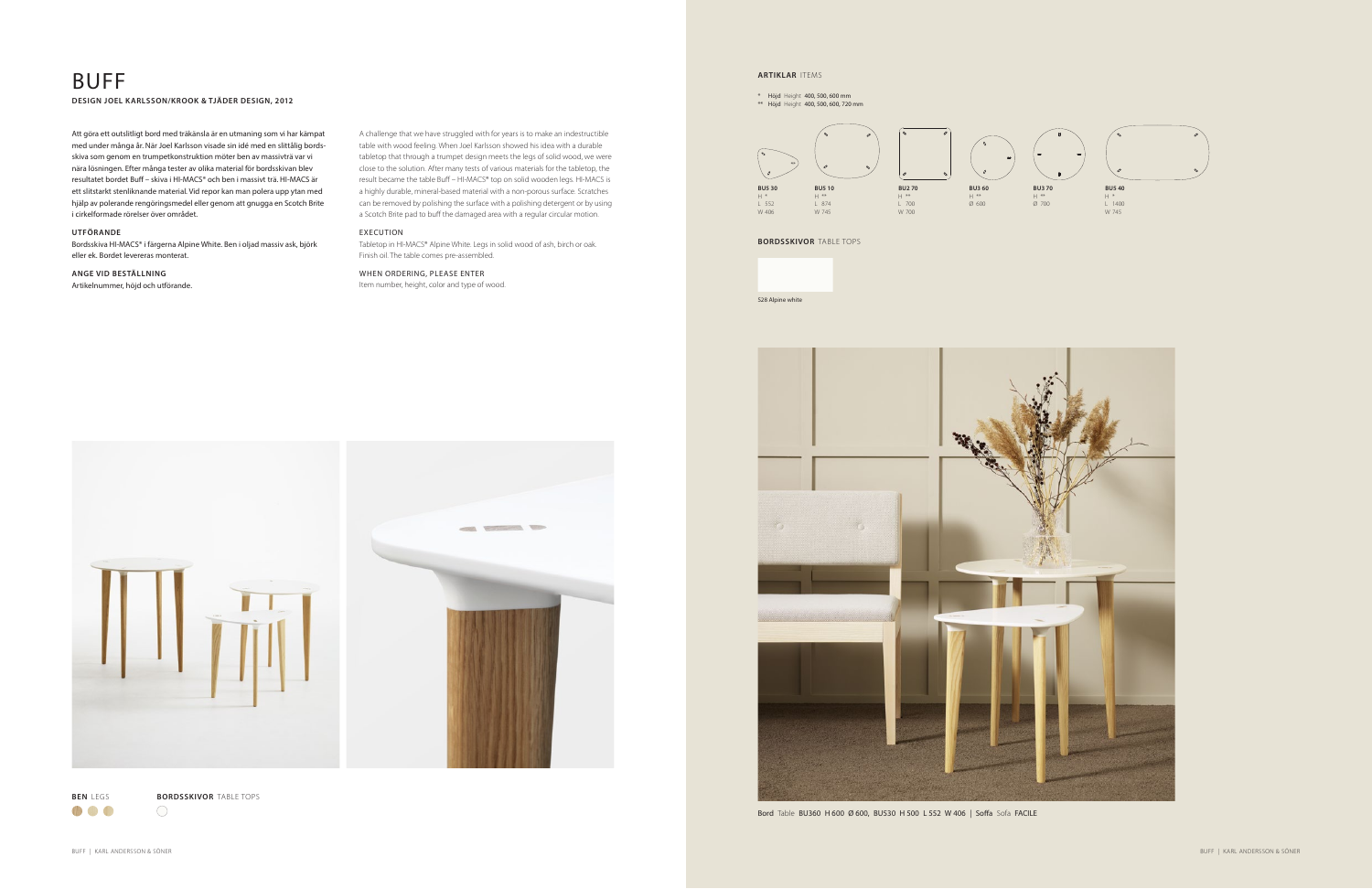

Bord Table BU370 Ø 700 H 720 | Stol Chair SHELL | Hylla Shelf ALVA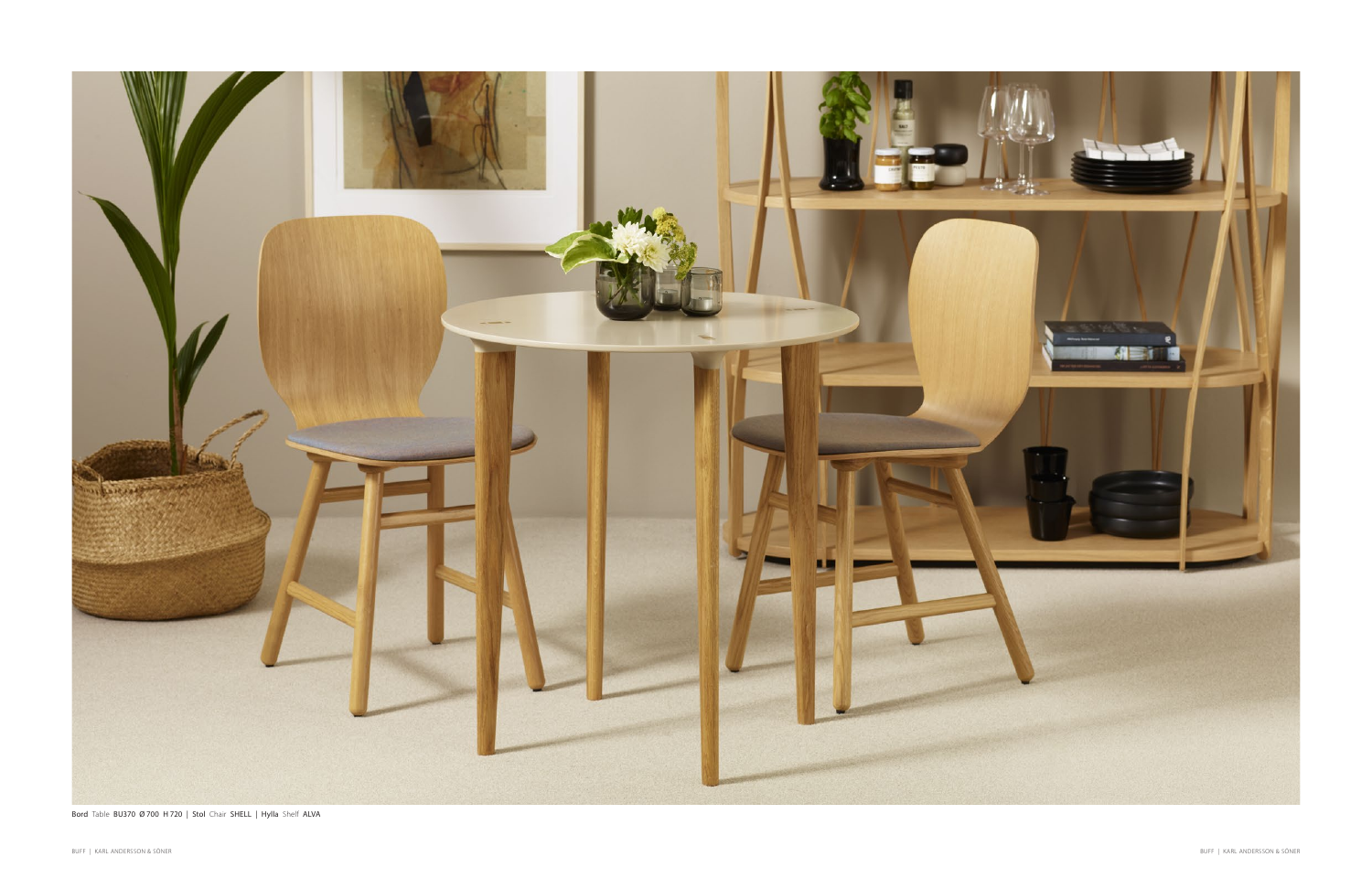

Bord Table BU510, BU370 H 720 | Exponeringssystem Display system RIDÅ